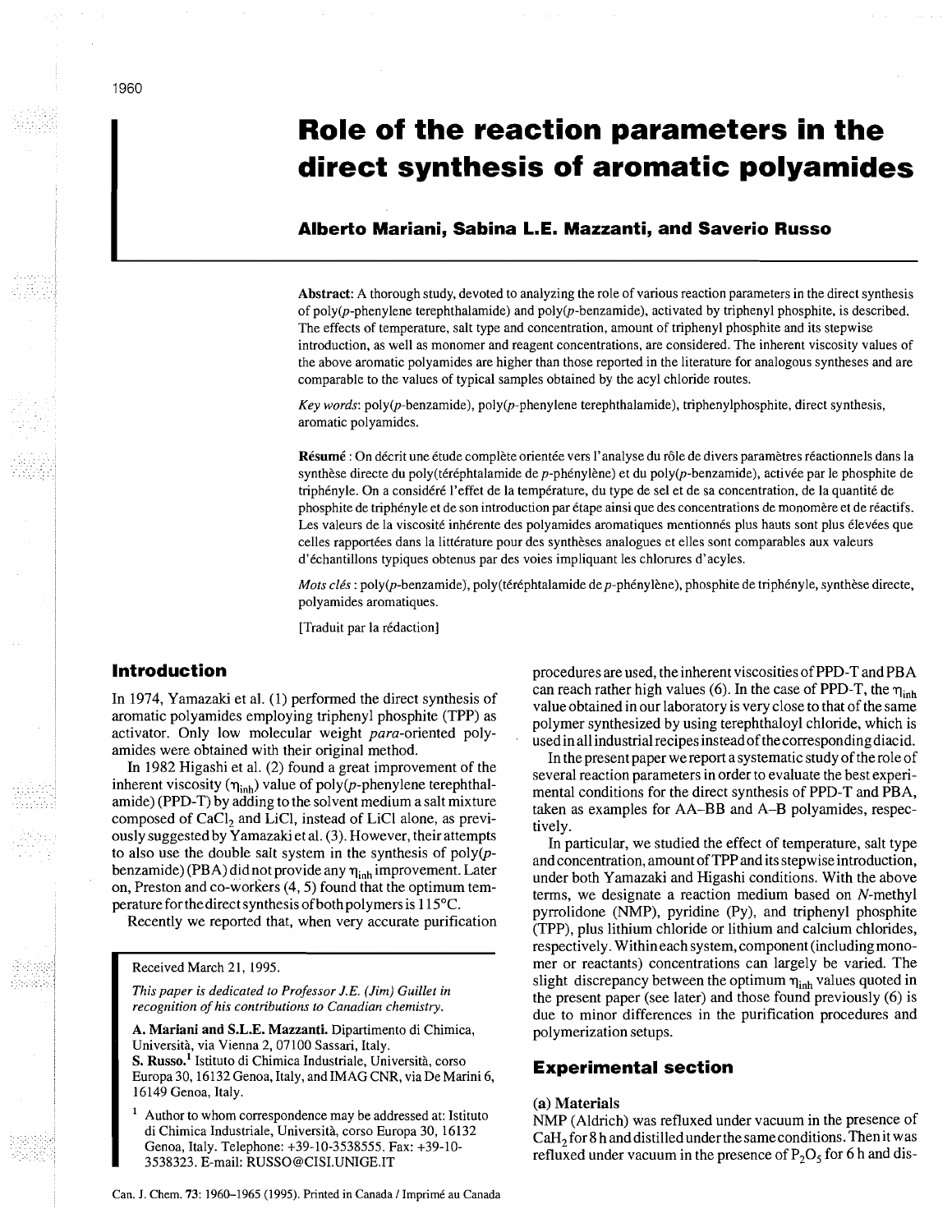tilled; the treatment was repeated twice. Py (Aldrich) was refluxed under an inert atmosphere in the presence of sodium hydroxide for 6 h and distilled; the treatment was repeated three times. LiCl (Carlo Erba) and CaCl<sub>2</sub> (Fluka) were dried for 24 h at 340°C under vacuum. TPP (Aldrich) was purified by fractional distillation under vacuum. The procedure was repeated three times. Diphenyl phosphite (DPP), Aldrich, was purified by fractional distillation under vacuum. The procedure was repeated three times. p-Phenylenediamine (PPD), Fluka, was purified by sublimation at reduced pressure. The procedure was repeated three times. Terephthalic acid (TA), Amoco, was dried for 24 h at  $80^{\circ}$ C under vacuum. p-Aminobenzoic acid (pABA), Aldrich, was dried for 24 h at 100°C under vacuum.

#### **(b)** Procedure

# 1. *Synthesis of* PBA *in a solvent medium containing LiCl (socalled Yamazaki conditions)*

In a typical run, by operating in a dry-box under inert atmosphere, 10 mL of NMP, 3.3 mL of Py, 1.37 g of pABA, 1.70 mL of TPP, and 0.5 g of LiCl were added to a 50 mL threeneck flask, fitted with an inlet and an outlet for inert gas (in most cases argon) and a magnetic stirrer. Oxygen traces were preliminarily removed from the components mentioned above by several cycles of vacuum and argon. The vessel was placed in a thermostatically controlled oil bath at 115°C. The reaction mixture became a clear gel within 0.5 h. After 4 h of reaction, the polymer obtained was ground in a blender in the presence of methanol. The reaction product was washed with boiling methanol and dried in a vacuum oven for 18 h at 80°C. Polymer yield was determined gravimetrically.

#### *2. Synthesis of* PBA *in a solvent medium containing LiCl and CaC12 (so-called Higashi conditions)*

NMP(25mL), Py(5mL), pABA(1.13 g), TPP(1.30mL), CaCl<sub>2</sub>  $(1.5 \text{ g})$ , and LiCl $(0.5 \text{ g})$  were added to the above reaction vessel as described. All polymerization procedures and the operations on the resultant polymer were as mentioned in point 1.

# *3. Synthesis of* PPD-T *in a solvent medium containing LiCl (Yamazaki conditions)*

In a typical run,  $9 \text{ mL of NMP}$ ,  $6 \text{ mL of Py}$ ,  $0.3068 \text{ g of TA}$ , 0.1997 g of PPD, 1.11 mL of TPP, and 0.4 g of LiCl were added to the above reaction vessel as described. All polymerization procedures and the operations on the resultant polymer were as mentioned in point 1.

# *4. Synthesis of* PPD-T *in a solvent medium containing LiCl and CaC12 (Higashi conditions)*

In a typical run, 12.5 mL of NMP, 2.5 mL of Py, 0.2077 g of TA,  $0.1352$  g of PPD,  $0.72$  mL of TPP,  $0.75$  g of CaCl<sub>2</sub>, and 0.25 g of LiCl were added to the above reaction vessel as described. All polymerization procedures and the operations on the resultant polymers were as mentioned in point 1 above.

#### (c) Polymer characterization

Viscosities, expressed as  $\eta_{\text{inh}}$ , of polymer solutions (at the concentration of 0.1 g/dL) were determined in 96%  $H_2SO_4$  at 25°C using a Ubbelhode-type viscometer.

# **Results and discussion**

In a recent paper (6) we reported on the critical relevance of high purification methods joined with very accurate polymer**Table 1.** Effect of [TPPl/[pABA] ratio in the synthesis of PBA (Yamazaki conditions)."

| Sample | [TPP]/[pABA] | $\eta_{\sf inh}$<br>(dL/g) |
|--------|--------------|----------------------------|
| 0.34   | 0.4          | 0.31                       |
| 0.13   | 0.6          | 2.00                       |
| 0.20   | 0.8          | 1.80                       |
| 0.15   | 1.0          | 1.26                       |

"Experimental conditions:  $[pABA] = 0.75 \text{ mol/L}$ ; NMP/Py = 3 (v/v); 3.7% LiCl (w/v);  $T = 115$ °C.

**Table 2.** Effect of [TPP]/[pABA] ratio in the synthesis of PBA (Higashi conditions)."

| Sample | [TPP]/[pABA] | $\eta_{\rm inh}$<br>(dL/g) |
|--------|--------------|----------------------------|
| 0.21   | 0.4          | 0.10                       |
| 0.18   | 0.6          | 1.53                       |
| 0.19   | 0.8          | 1.38                       |
| 0.12   | 1.0          | 1.40                       |

"Experimental conditions:  $[pABA] = 0.27 \text{ mol/L}$ ; NMP/Py = 5 (v/v); 1.7% LiCl (w/v); 5.0% CaCl, (w/v);  $T = 115$ °C.

ization procedures in order to obtain high molecular weight aromatic polyamides. In the present work, a systematic evaluation of various reaction parameters (see below) for both Higashi and Yamazaki conditions is explored, taking into account the aforementioned importance of high purification levels for all reaction components.

Namely, we studied the influence of variables such as TPP/ monomer (or reactant) molar ratio, salt type and concentration, reaction temperature, and mode of TPP addition to the reacting mixture, in terms of both polymer yields (which were almost always quantitative) and polymer molecular weights (MW). The latter are hereafter reported in terms of inherent viscosities, i.e., true experimental values, instead of MW data calculated from still controversial  $[\eta]$ -M relationships (7, 8).

The aromatic polyamides considered are PBA and PPD-T.

# (a) Effect of the  $[TPP]/[monomer]$  or  $[TPP]/[reactant]$ ratio

# $1. [TPP]/[pABA]$

We studied the synthesis of PBA prepared under Yamazaki or Higashi conditions and found that the best molar ratio for the synthesis of high molecular weight PBA was, in every case,  $[TPP]/[pABA] = 0.6$ . Thus, in Tables 1 (Yamazaki conditions) and 2 (Higashi conditions) are listed the  $\eta_{\text{inh}}$  values of PBA synthesized using different ratios of [TPP]/[pABA] (from 0.4 to 1.0). As shown in the tables, the inherent viscosity values decrease rapidly when [TPP]/[pABA] < 0.6, whereas such values for the two systems seems less prone to change at higher ratios.

# 2. [TPP]/[TA]

Table 3 lists the inherent viscosities of PPD-T synthesized under Yamazaki conditions, varying the molar ratio from 1.3 to 2.3 (a ratio of 2 refers to stoichiometric conditions). AS we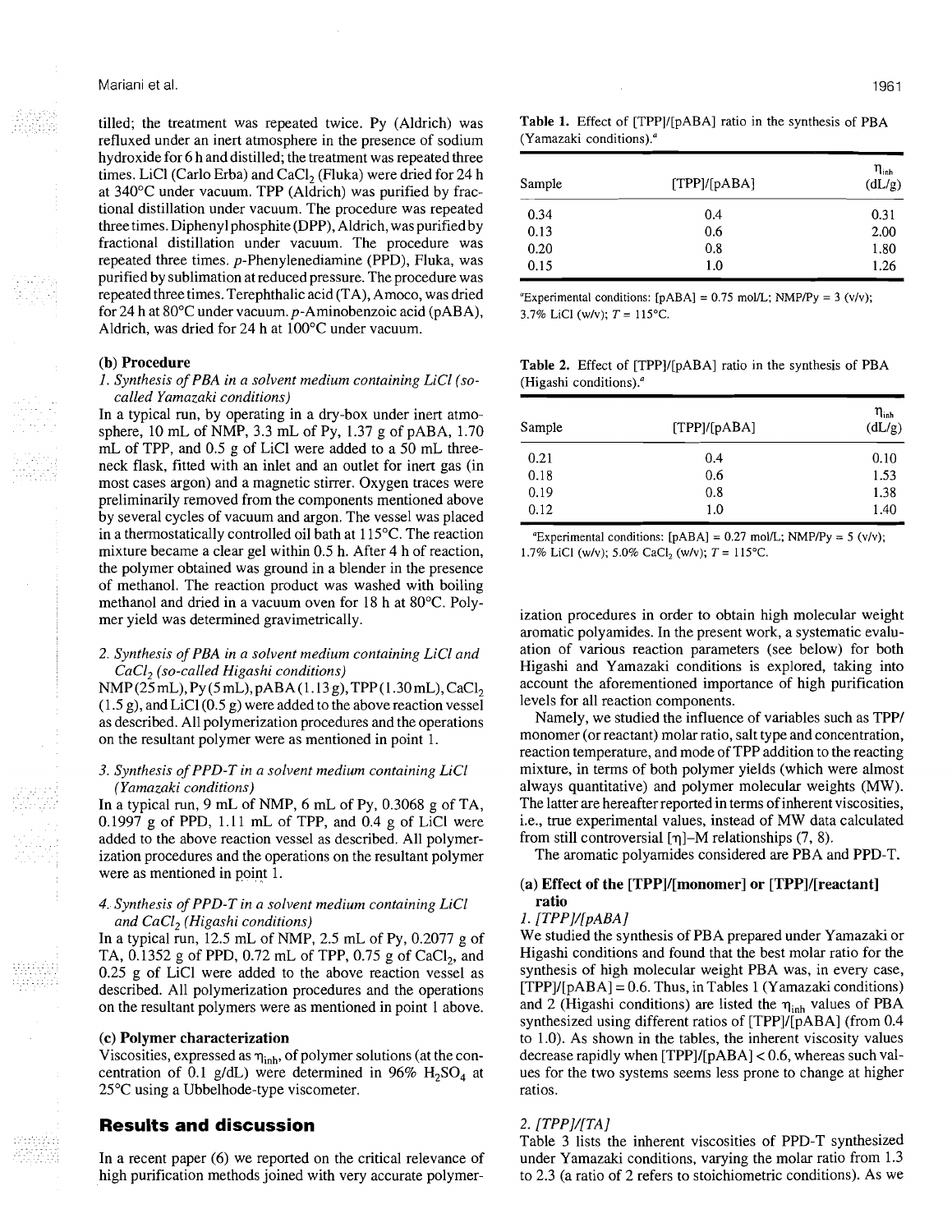|                                            |  | <b>Table 3.</b> Effect of [TPP]/[TA] ratio in the synthesis of PPD-T |  |
|--------------------------------------------|--|----------------------------------------------------------------------|--|
| (Yamazaki conditions). <sup><i>a</i></sup> |  |                                                                      |  |

| Sample | [TPP]/[TA]     | $\eta_{\text{inh}}$<br>(dL/g) |
|--------|----------------|-------------------------------|
| 0.32   | 1.3            | 0.24                          |
| 0.28   | $\cdot$<br>1.7 | 0.36                          |
| 0.27   | 2.0            | 0.31                          |
| 0.29   | 2.3            | 0.38                          |

"Experimental conditions:  $[TA] = [PPD] = 0.125$  mol/L; NMP/Py = 1.5 (v/v); 2.7% LiCl (w/v);  $T = 115$ °C.

**Table 4.** Effect of [TPP]/[TA] ratio in the synthesis of PPD-T (Higashi conditions)."

| Sample | [TPP]/[TA] | $\eta_{\scriptscriptstyle{\text{inh}}}$<br>(dL/g) |
|--------|------------|---------------------------------------------------|
| 0.44   | 2.0        | 6.84                                              |
| 0.42   | 2.2        | 8.15                                              |
| 0.43   | 2.4        | 6.89                                              |

"Experimental conditions:  $[TA] = [PPD] = 0.083 \text{ mol/L}$ ; NMP/Py = 5 (v/v); 1.7% LiCl (w/v); 5.0% CaCl<sub>2</sub> (w/v);  $T = 115$ °C.

can see, the [TPP]/[reactant] ratio in this system seems to be less critical than in the PBA synthesis. Moreover, the inherent viscosity values of the resultant polymers are very low. This is probably due to polymer precipitation during the reaction, which thereafter proceeds in a heterogeneous phase.

The situation is sharply different for polymerization under Higashi conditions, with a total reagent concentration of 0.166 mol/L (Table 4) being used. In these experiments, no precipitation of the polymer is observed and a complete gelation of the reacting mixture appears to take place. Under these conditions, the growth of the polymer chains is surely more extensive than in the previous system.

#### **(b)** Effect of salt type and concentration I. *PBA*

The types of salt dissolved in the reaction medium and the concentration of salts have been studied in detail. LiCl and  $CaCl<sub>2</sub>$ have been used alone or mixed together. Table 5, which is based on a [TPP]/[pABA] ratio = 0.6, gives the  $\eta_{\text{inh}}$  data obtained using different concentrations of salts.

The values obtained under experimental conditions indicated under footnote a are related to a monomer concentration of 0.75 mol/L. The maximum value obtained ( $\eta_{\text{inh}} = 2.15$  dL/ g) is higher than the best literature value (5) ( $\eta_{inh} = 1.8$  dL/g), most probably because of a better purification of reagents and solvents. As can be seen from the table, the highest  $\eta_{\text{inh}}$  value for this relatively high monomer concentration corresponds to the synthesis where the largest total salt concentration has been used.

The values obtained under experimental conditions indicated under footnote  $b$  are related to a lower monomer concentration of 0.27 mol/L. It can be seen that the sample 0.18 has the lowest inherent viscosity. It may therefore be concluded that, in this system,  $CaCl<sub>2</sub>$  has a negative effect. The highest  $\eta_{\text{inh}}$  value (2.19 dL/g) has been obtained when a high salt concentration in the reaction medium, based on LiCl only, has been used.

It is known **(3)** that the main effect of salts dissolved in the solvent mixture is to increase the solubility of rigid polymer chains, allowing the synthesis to be carried out in a homogeneous phase. We may infer that a high salt concentration has a marked positive effect for systems leading to a high polymer concentration. On the other hand, when the polymer concentration is relatively low, the solubility problems for polyamides are less important, with a scant effect linked to the increase of salt concentration, in particular if  $CaCl<sub>2</sub>$  is present in the reaction mixture.

# *2. PPD-T*

The nature of the salt is the most important parameter in the synthesis of this polymer. Our study has been focused on a  $[TPP]/[TA]$  ratio = 2.

The data obtained from experiments carried out under conditions indicated by footnote  $a$  in Table 6 are related to some syntheses carried out using a total reagent concentration of 0.25 mol/L. It is clear that the mixed salt system is the worst. In general, the  $\eta_{\text{inh}}$  values are very low and there are no big differences among the three values. This result is probably due to polymer precipitation during the synthesis, which makes further polymer growth unfavorable. In the same table, the data obtained from experiments carried out under conditions indicated by footnote b are related to syntheses performed at a total reagent concentration equal to 0.166 mol/L. By comparing these latter values with the previous ones, the importance of working with a lower reactant concentration in order to avoid polymer precipitation during the synthesis is clearly evident.

# (c) Temperature effect

# I. *PBA*

All above syntheses were made at  $115^{\circ}$ C, i.e., at the best conditions suggested in the literature (5). We considered it relevant to also check this assumption for the experimental conditions leading to the optimum data of our experiments. Table 7 gives the inherent viscosities of PBA synthesized under the best conditions previously quoted (Table 6), using reaction temperatures in the range of 105 to 120°C. Our data confirm the presence of a maximum value for the reaction at 115°C with  $\eta_{\text{inh}} = 2.19$ , as compared to 1.8 dL/g, quoted in the literature  $(5)$ .

# *2. PPD-T*

Table 8 refers to temperature effects on some syntheses made under Yamazaki conditions at  $[TPP]/[TA]$  ratio = 2.0. It is evident that this system is not very sensitive to the variation of temperature. The inherent viscosity values are rather low and almost constant.

More significant in this respect is the Higashi system. The data reported in Table 9 refer to syntheses made at a [TPP]/ [TA] ratio of 2.2, which represents the best ratio found for these experimental conditions. The highest value is obtained at 115°C and is equal to 8.15 dL/g, much higher than the best literature value of 6.2 dL/g (5).

It is relevant to observe that the Higashi system is more sensitive to temperature variations than the Yamazaki system. It can also be seen that a dramatic decrease of  $\eta_{\text{inh}}$  occurs when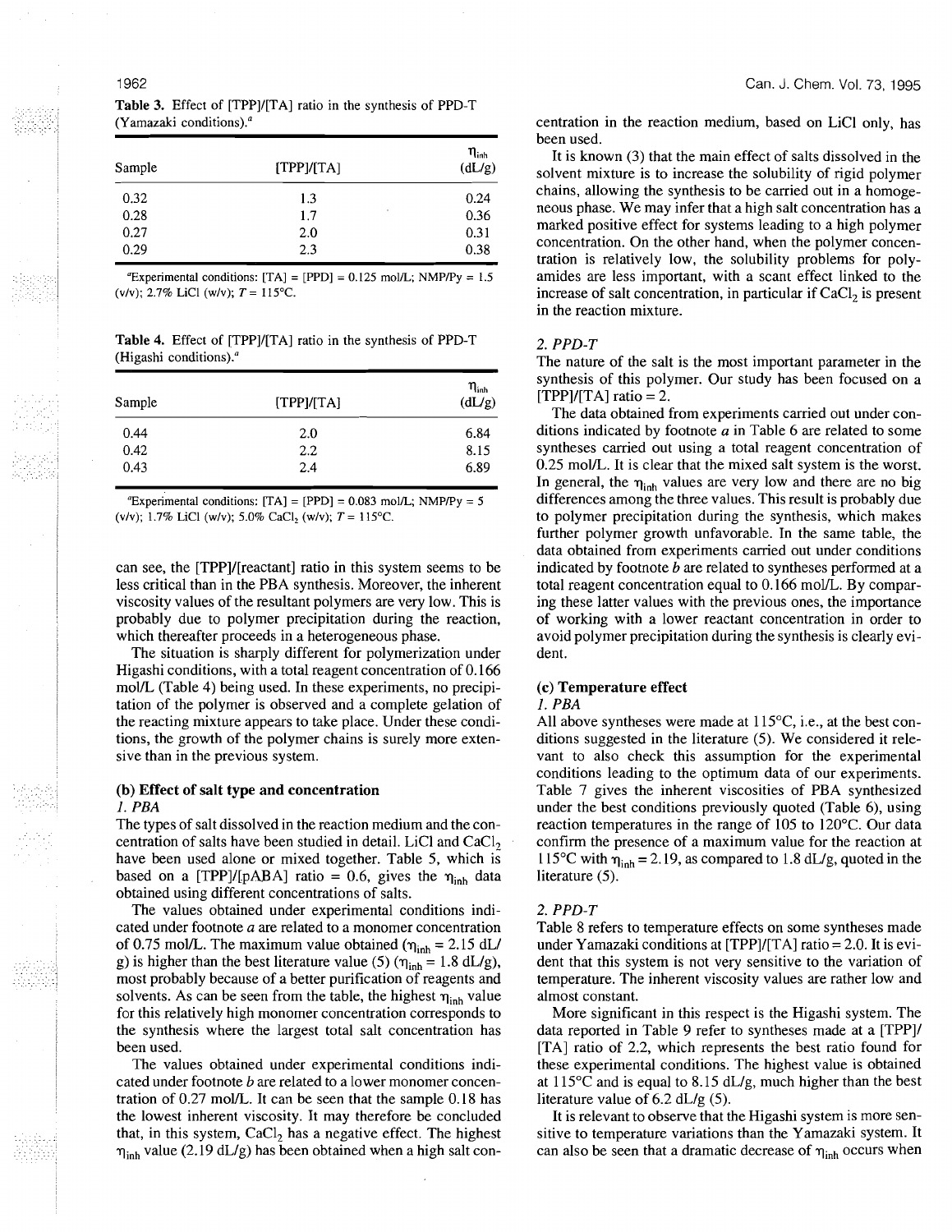**Table 5.** Effect of salt type and concentration in the synthesis of PBA.

| Sample            | LiCl<br>$(\%; w/v)$ | CaCl <sub>2</sub><br>$(\%; w/v)$ | $LiCl + CaCl2$<br>$(\%; w/v)$ | $\eta_{\rm inh}$<br>(dL/g) |
|-------------------|---------------------|----------------------------------|-------------------------------|----------------------------|
| 0.13 <sup>a</sup> | 3.7                 | 0.0                              | 3.7                           | 2.00                       |
| $0.22^a$          | 3.7                 | 11.3                             | 15.0                          | 2.15                       |
| $0.24^{\circ}$    | 0.9                 | 2.8                              | 3.7                           | 0.85                       |
| $0.18^{b}$        | 1.6                 | 4.8                              | 6.4                           | 1.53                       |
| $0.28^{b}$        | 1.4                 | 0.0                              | 1.4                           | 1.82                       |
| $0.29^{b}$        | 6.7                 | 0.0                              | 6.7                           | 2.19                       |

"Experimental conditions:  $[pABA] = 0.75 \text{ mol/L}$ ; NMP/Py = 3 (v/v); [TPP]/[pABA] = 0.6;  $T = 115$ °C.

<sup>b</sup>Experimental conditions:  $[pABA] = 0.27 \text{ mol/L}$ ; NMP/Py = 5 (v/v); [TPP]/[pABA] = 0.6;  $T = 115$ °C.

**Table 6.** Effect of salt type and concentration in the synthesis of PPD-T.

| Sample         | LiCl<br>$(\%; w/v)$ | CaCl <sub>2</sub><br>$(\%; w/v)$ | $LiCl + CaCl2$<br>$(\%; w/v)$                                                                       | $\eta_{\sf inh}$<br>(dL/g) |
|----------------|---------------------|----------------------------------|-----------------------------------------------------------------------------------------------------|----------------------------|
| $0.33^{\circ}$ | 2.7                 | 0.0                              | 2.7                                                                                                 | 0.32                       |
| $0.30^{a}$     | 0.7                 | 2.0                              | 2.7                                                                                                 | 0.21                       |
| $0.52^{\circ}$ | 0.0                 | 3.5                              | 3.5                                                                                                 | 0.24                       |
| $0.51^{b}$     | 5.5                 | 0.0                              | 5.5                                                                                                 | 1.22                       |
| $0.31^{b}$     | 6.7                 | 0.0                              | 6.7                                                                                                 | 1.16                       |
| $0.34^{b}$     | 0.0                 | 6.7                              | 6.7                                                                                                 | 1.26                       |
| $0.44^{b}$     | 1.7                 | 5.0                              | 6.7                                                                                                 | 6.84                       |
| .              |                     |                                  | "Experimental conditions: $[TA] = [PPD] = 0.125 \text{ mol/L}$ ; NMP/Py = 1.5 (v/v); $[TPP]/[TA] =$ |                            |

2.0;  $T = 115$ °C.

<sup>b</sup>Experimental conditions: [TA] = [PPD] = 0.083 mol/L; NMP/Py = 5 (v/v); [TPP]/[TA] = 2.0;  $T = 115$ °C.

**Table 7.** Temperature effect in the synthesis of PBA (Yamazaki

| $\overline{1}$ and $\overline{1}$ , $\overline{1}$ , $\overline{1}$ and $\overline{1}$ and $\overline{1}$ and $\overline{1}$ and $\overline{1}$ and $\overline{1}$ and $\overline{1}$ and $\overline{1}$ and $\overline{1}$ and $\overline{1}$ and $\overline{1}$ and $\overline{1}$ and $\overline{1}$ and $\overline{1}$ and $\overline$<br>conditions). <sup><i>a</i></sup> | <b>Table 9.</b> Temperature effect in the synthesis of PPD-T (Higashi) |  |
|--------------------------------------------------------------------------------------------------------------------------------------------------------------------------------------------------------------------------------------------------------------------------------------------------------------------------------------------------------------------------------|------------------------------------------------------------------------|--|
|                                                                                                                                                                                                                                                                                                                                                                                | conditions). $\alpha$                                                  |  |

|              |                     |                                                   | conditions). |                     |                            |
|--------------|---------------------|---------------------------------------------------|--------------|---------------------|----------------------------|
| Sample       | Temperature<br>(°C) | $\eta_{\scriptscriptstyle{\text{inh}}}$<br>(dL/g) | Sample       | Temperature<br>(°C) | $\eta_{\rm inh}$<br>(dL/g) |
| 0.35<br>0.44 | 105<br>110          | 1.70<br>1.66                                      | 0.49<br>0.42 | 107<br>115          | 7.71<br>8.15               |
| 0.29<br>0.43 | 115<br>120          | 2.19<br>1.53                                      | 0.48         | 122                 | 6.27                       |

"Experimental conditions:  $[pABA] = 0.27$  mol/L; NMP/Py = 5 (v/v);  $[TPP]/[pABA] = 0.6; 6.7%$  LiCl (w/v).

| Table 8. Temperature effect in the synthesis of PPD-T |  |  |
|-------------------------------------------------------|--|--|
| (Yamazaki conditions). $a$                            |  |  |

| Temperature<br>$(^{\circ}C)$<br>Sample |     | $\eta_{\sf inh}$<br>(dL/g) |
|----------------------------------------|-----|----------------------------|
| 0.53                                   | 100 | 0.28                       |
| 0.38                                   | 110 | 0.36                       |
| 0.27                                   | 115 | 0.31                       |
| 0.37                                   | 120 | 0.37                       |

"Experimental conditions:  $[TA] = [PPD] = 0.125 \text{ mol/L}$ ; NMP/Py = 1.5  $(v/v)$ ; [TPP]/[TA] = 2.0; 2.7% LiCl (w/v).

1963

| $\eta_{\scriptscriptstyle{\text{inh}}}$<br>(dL/g) | Sample | Temperature<br>(°C) | $\eta_{\scriptscriptstyle{\text{lab}}}$<br>(dL/g) |
|---------------------------------------------------|--------|---------------------|---------------------------------------------------|
| 1.70<br>1.66                                      | 0.49   | 107                 | 7.71                                              |
| 2.19                                              | 0.42   | 115                 | 8.15                                              |
| 1.53                                              | 0.48   | 122                 | 6.27                                              |

"Experimental conditions:  $[TA] = [PPD] = 0.083$  mol/L; NMP/Py = 5 (v/v); [TPP]/[TA] = 2.2; 1.7% LiCl (w/v); 5.0% CaCl<sub>2</sub> (w/v).

the temperature is increased above the optimum value of 115°C.

# **(d) Mode of TPP addition**

# **1. PBA**

In 1984 Preston and co-workers (5) noticed that a direct synthesis of PBA from the dimer of the PABA, instead of the monomer itself, made it possible to obtain a polymer with a higher inherent viscosity. By this method, PBA with  $\eta_{\text{inh}} = 4.6$  dL/g, as compared to the value of 1.8 dL/g for the polymer synthesized directly from PABA, was obtained and represents the highest value reached so far by the direct synthesis activated with TPP. In our opinion, an alternative and simpler route could produce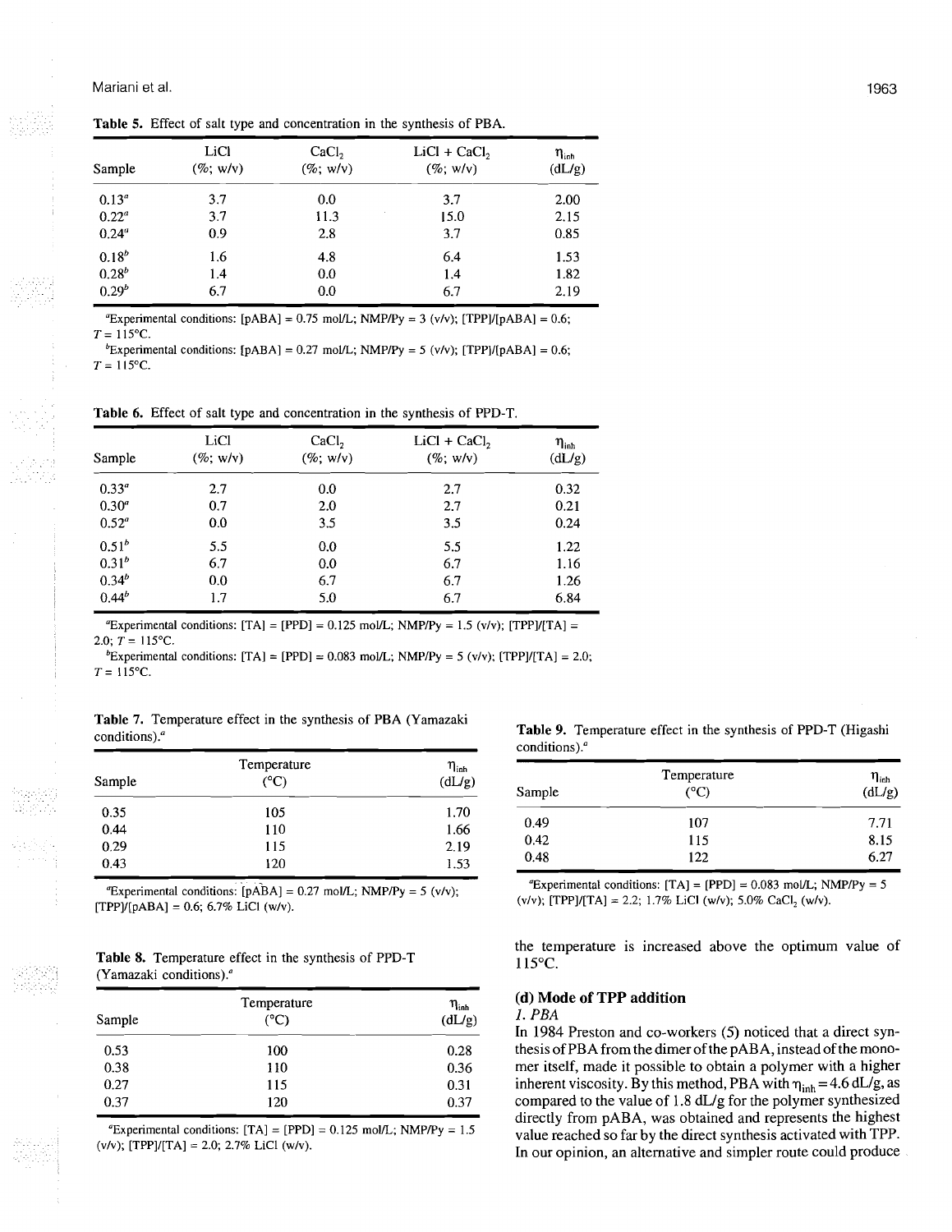| Sample             | [TPP]/[pABA]      | $\eta_{\sf inh}$<br>(dL/g) | Increment<br>$(\%)$ |
|--------------------|-------------------|----------------------------|---------------------|
| 0.13<br>$0.16^{b}$ | 0.6<br>0.6        | 2.00<br>2.25               | 13                  |
| 0.15<br>$0.17^{b}$ | 1.0<br>1.0<br>. . | 1.26<br>2.07               | 64                  |

**Table 10.** Effect of TPP stepwise addition in the synthesis of PBA (Yamazaki conditions).

"Experimental conditions:  $[pABA] = 0.75$  mol/L; NMP/Py = 3 (v/v); 3.7% LiCl (w/v);  $T = 115^{\circ}C$ .

<sup>b</sup>The same as above; stepwise addition of TPP.

**Table 11.** Effect of TPP stepwise addition in the synthesis of PBA (Higashi  $T = 115^{\circ}\text{C}$ .<br>
The same as above; stepwise addition of TPP.<br>
Table 11. Effect of TPP stepwise addition in the synthesis of PBA (Higashi conditions).<br>
Table 11. Effect of TPP stepwise addition in the synthesis of PBA (

| Sample     | [TPP]/[pABA] | $\eta_{\rm inh}$<br>(dL/g) | Increment<br>$(\%)$ |
|------------|--------------|----------------------------|---------------------|
| 0.18       | 0.6          | 1.53                       | 28                  |
| $0.37^{b}$ | 0.6          | 1.96                       |                     |
| 0.12       | 1.0          | 1.40                       | 26                  |
| $0.36^{b}$ | $1.0\,$      | 1.77                       |                     |

"Experimental conditions: [pABA] =  $0.27$  mol/L; NMP/Py =  $5$  (v/v); 1.7% LiCl (w/v);

5.0% CaCl<sub>2</sub> (w/v);  $T = 115$ °C.

The same as above; stepwise addition of TPP.

relatively larger (as compared to the usual procedures) amounts of dimer in situ, by using a stepwise addition of TPP, thus initially activating only part of the carboxylic groups.

In Table 10, data concerning four syntheses made under Yamazaki conditions at a pABA concentration of 0.75 mol/L and two different [TPP]/[pABA] ratios are reported. Relevant improvements of  $\eta_{\text{inh}}$ , when TPP is added stepwise, were obtained.

The same conclusion can be reached from the data of Table 11, which refers to four syntheses performed using the more dilute  $pABA$  concentration of 0.27 mol/L under Higashi conditions. Also for this system a good improvement of inherent viscosity was found.

On this basis, a comparison between our highest  $\eta_{\text{inh}}$  value (sample 0.29 in Table 7), reached using a monomer concentration of 0.27 mol/L and 6.7% LiCl, and the corresponding  $\eta_{\text{inh}}$ value obtained from a synthesis made under the same conditions but with stepwise TPP addition, shows that under the latter conditions a further increase of  $\eta_{\text{inh}}$  (from 2.19 to 2.35 dL/g) was found. The above value is, probably, the highest  $\eta_{inh}$  obtained so far, when a direct synthesis from pABA is employed.

#### 2. *PPD-T*

In contrast to PBA, the literature does not report, for the PPD-T synthesis, any improvement for the reaction made starting from the "dimer" (9). Similarly, in our stepwise procedure, no increase of  $\eta_{\text{inh}}$  was found.

#### (e) Use **of** DPP

As previously indicated, the best [TPP]/[pABA] ratio is 0.6, a rather unusual value if we consider that each TPP molecule activates a carboxylic function, allowing it to react with the amino group. It can be reasonably assumed that DPP, formed as by-product during the reaction, is also able to activate the acidic group. Two attempts of PBA synthesis using DPP instead of TPP, for two different [phosphite]/[pABA] ratios were successful, although they gave rather low  $\eta_{\text{inh}}$  values, and fully justify our assumption. Thus, DPP can be considered to promote the reaction between the acid and the amino functions, although with lower efficiency. This may also be due to the presence of high concentrations of phenol not easily removed in our DPP. Phenol may be responsible, in our opinion, for the rather low  $\eta_{inh}$  values obtained ( $\leq 0.2$  dL/g). Direct evidence of its role was demonstrated by its addition in equimolar amount to the monomer in a typical synthesis of PBA by TPP. The  $\eta_{\text{inh}}$  of PBA was lowered from 2.0 to 0.06 dL/g. Literature data on polyamidohydrazides synthesized in the presence of DPP, on the contrary, reveal that the latter is a better reagent than TPP (10).

# **Conclusions**

Direct synthesis appears a very easy and useful method for obtaining, on a laboratory scale, aromatic polyamides characterized by a large range of inherent viscosity values, which depend on the experimental conditions, thoroughly studied in the present work, chosen for their synthesis.

In addition, accurate purification procedures and proper choice of the reaction conditions make it possible to reach quite high polymer molecular weights, close to those obtained by acyl chloride routes.

Advantages of direct synthesis are the ease to carrying it out, the use of relatively stable diacids instead of moisture-

### 1964